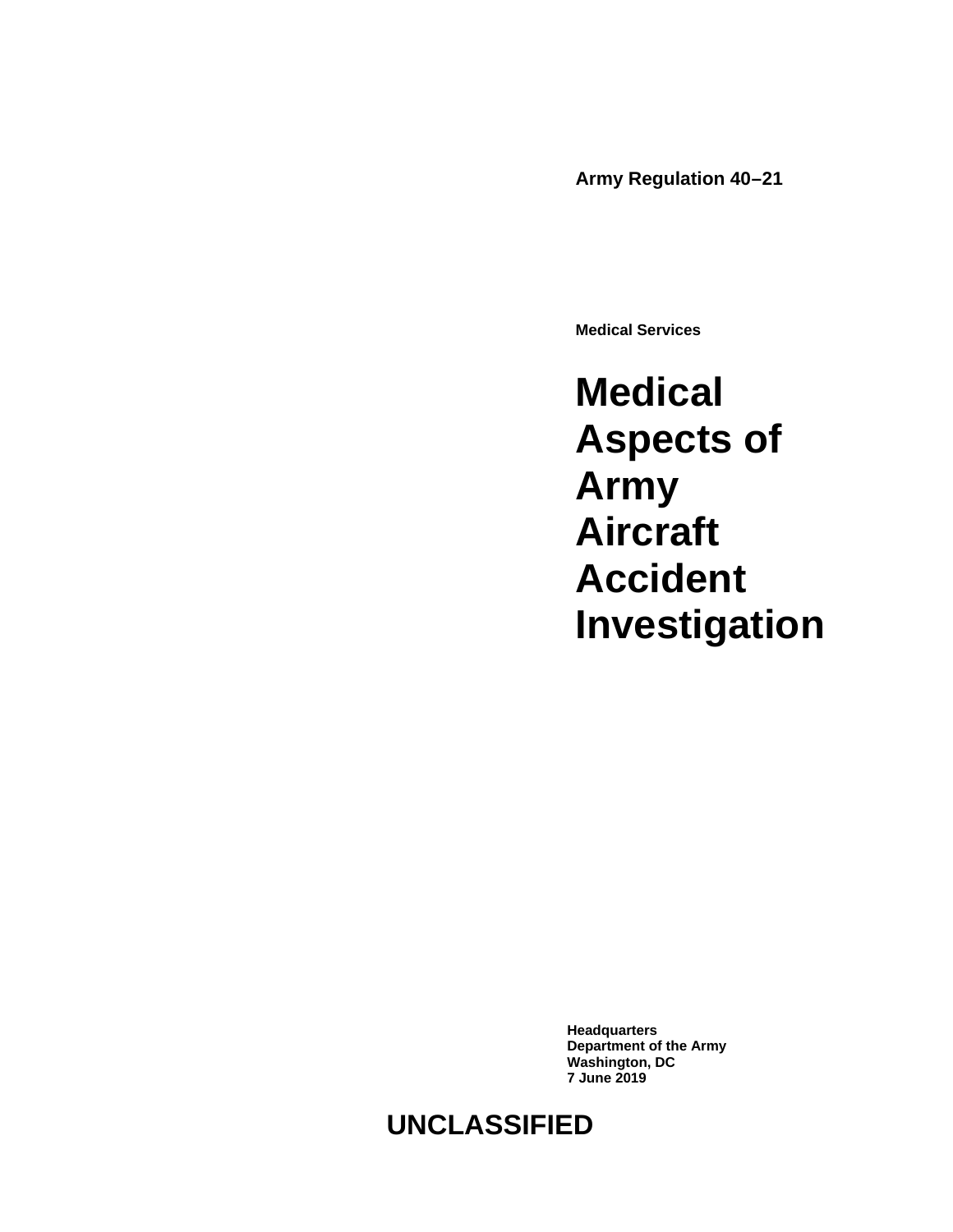# *SUMMARY of CHANGE*

AR 40–21

Medical Aspects of Army Aircraft Accident Investigation

This major revision, dated 7 June 2019—

o Updates responsibilities and policy (throughout).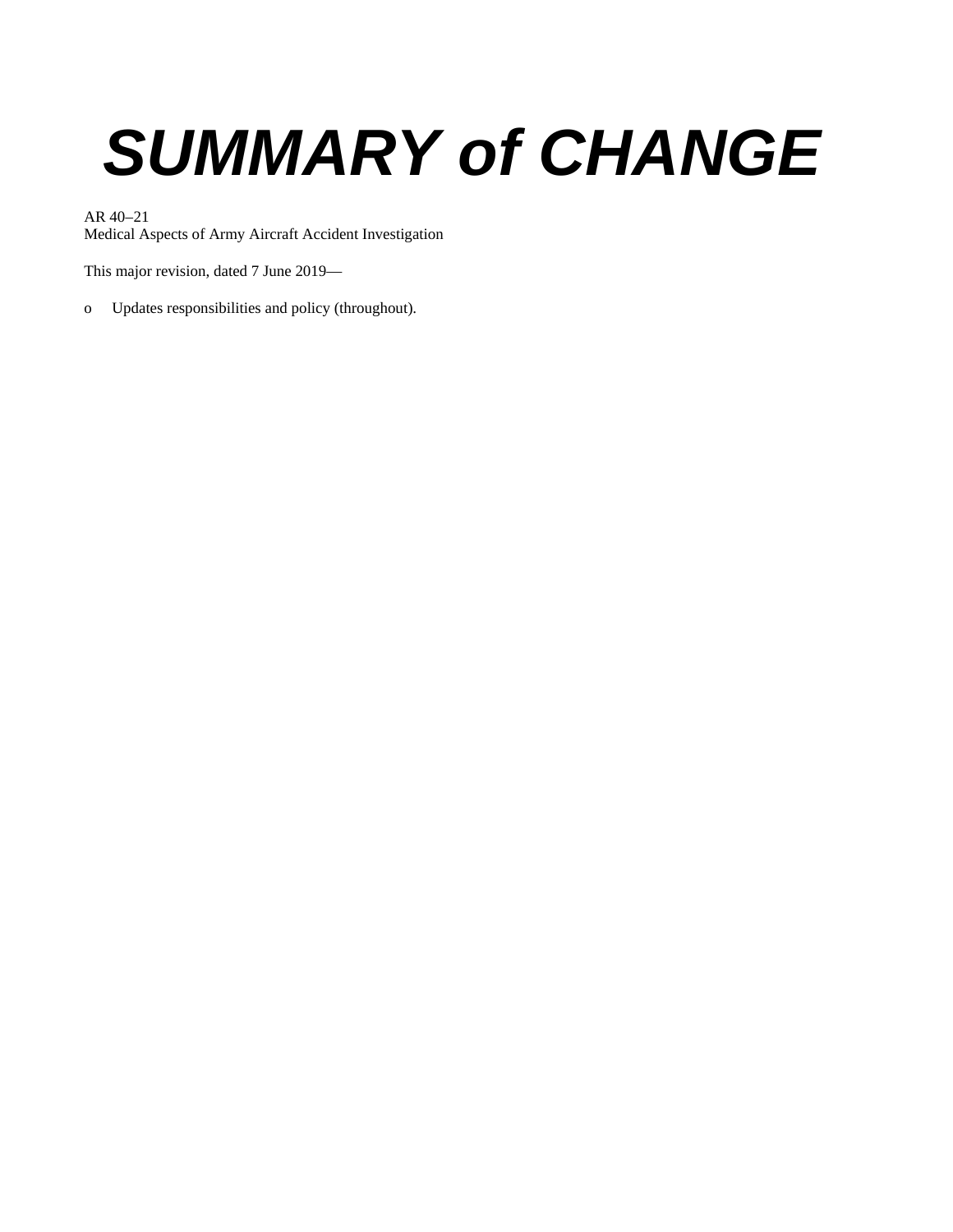**Headquarters Department of the Army Washington, DC 7 June 2019 Effective 7 July 2019**

# **\*Army Regulation 40–21**

#### **Medical Services**

# **Medical Aspects of Army Aircraft Accident Investigation**

By Order of the Secretary of the Army:

**MARK A. MILLEY** General, United States Army Chief of Staff

Official:

Lithlan S. Miller

**KATHLEEN S. MILLER** Administrative Assistant to the Secretary of the Army

**History.** This is a major revision.

**Summary.** This publication provides a mechanism for additional air medical support from the Armed Forces Medical Examiner System.

**Applicability.** This regulation applies to the Regular Army, members of the Reserve Components, and to all Department of the Army Civilian or contractor personnel, unless otherwise stated. This regulation applies during mobilization.

**Proponent and exception authority.** The proponent of this regulation is The Surgeon General. The proponent has the authority to approve exceptions or waivers to this regulation that are consistent with controlling law and regulations. The proponent may delegate this approval authority, in writing, to a division chief within the proponent agency or its direct reporting unit or field operating agency, in the grade of colonel or the civilian equivalent. Activities may request a waiver to this regulation by providing justification that includes a full analysis of the expected benefits and must include formal review by the activity's senior legal advisor. All waiver requests will be endorsed by the commander or senior leader of the requesting activity and forwarded through their higher headquarters to the policy proponent. Refer to AR 25–30 for specific guidance.

**Army internal control process.** This regulation contains internal control provisions in accordance with AR 11–2 and identifies key internal controls that must be evaluated (se[e appendix](#page-11-0) C).

**Supplementation.** Supplementation of this regulation and establishment of command and local forms are prohibited without prior approval from The Surgeon General (DASG–HCZ) Washington, DC 20310–0101.

**Suggested improvements.** Users are invited to send comments and suggested improvements on DA Form 2028 (Recommended Changes to Publications and Blank Forms) directly to Headquarters, Department of the Army (DASG–HCZ) Washington, DC 20310–0101.

**Distribution.** This regulation is available in electronic media only and is intended for the Regular Army, the Army National Guard/Army National Guard of the United States, and the U.S. Army Reserve.

**Contents** (Listed by paragraph and page number) Purpose • 1, *page [1](#page-4-0)* References • 2, *page [1](#page-4-1)* Explanation of abbreviations and terms • 3, *page [1](#page-4-2)* Responsibilities • 4, *page [1](#page-4-3)* Checklist for medical information on aircraft accidents • 5, *page [2](#page-5-0)* Preparation of reports • 6, *page [2](#page-5-1)*

#### **Appendixes**

- **A.** References, *page [3](#page-6-0)*
- **B.** Guide To Minimum Aeromedical Information To Be Recorded In Case Of An Aircraft Accident, *page [5](#page-8-0)*
- **C.** Internal Control Evaluation, *page [8](#page-11-0)*

#### **Glossary**

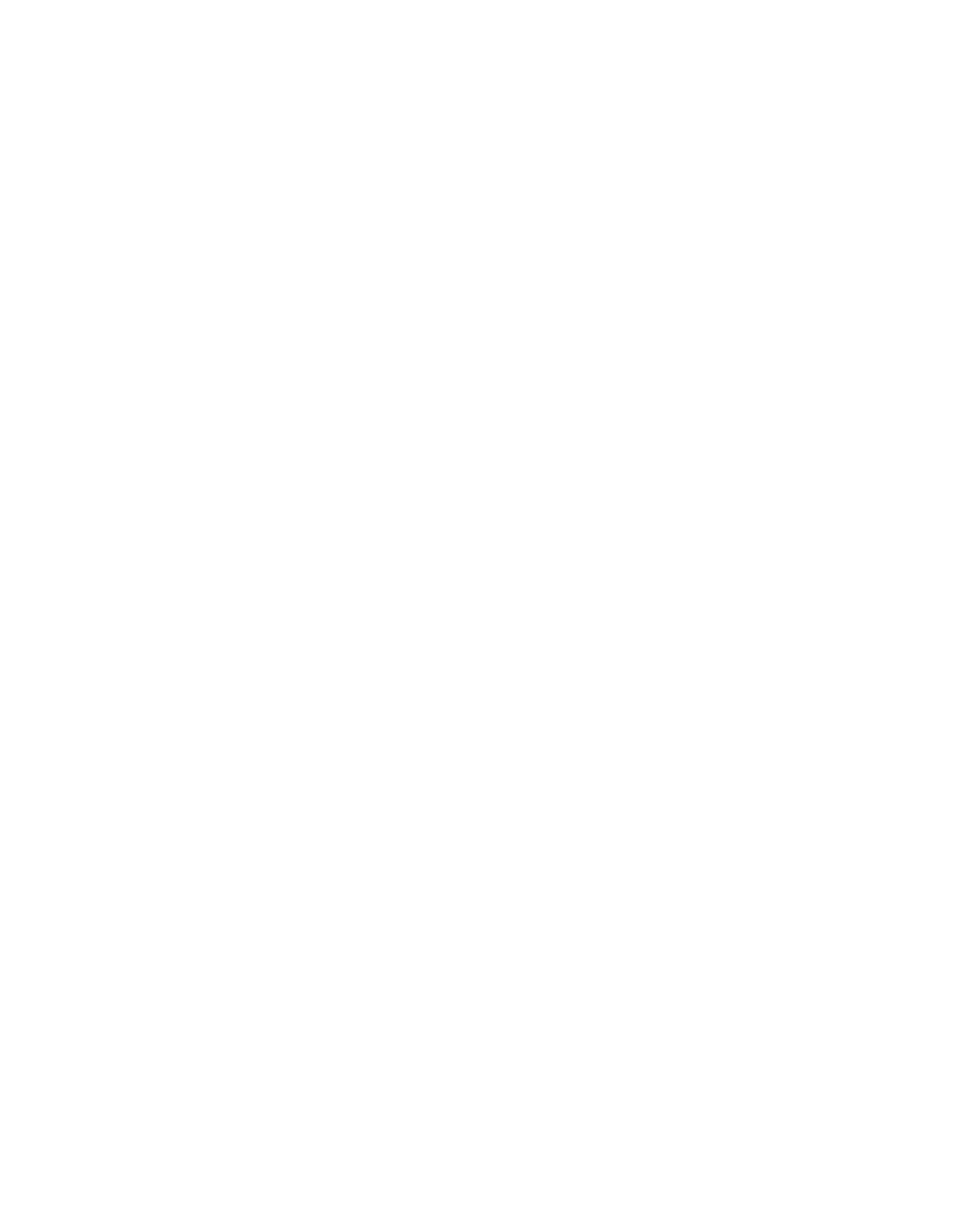#### <span id="page-4-0"></span>**1. Purpose**

This regulation prescribes policies and general administrative responsibilities for conducting medical investigations of Army aircraft accidents. These provisions are an integral part of the Army safety accident investigations convened under provisions of AR 385–10 and also implement North Atlantic Treaty Organization (NATO) Standardization Agreement (STANAG) 3318.

#### <span id="page-4-1"></span>**2. References**

<span id="page-4-2"></span>See [appendix A.](#page-6-0)

#### **3. Explanation of abbreviations and terms**

<span id="page-4-3"></span>See th[e glossary.](#page-12-0)

#### **4. Responsibilities**

Commanders of Army commands, Army service component commands, and direct report units will ensure compliance with the provisions of this regulation.

<span id="page-4-4"></span>*a. Military treatment facility commanders.* The military treatment facility commander on the Army installation located nearest the scene of an Army aircraft accident will—

(1) Arrange for pathologic support of medical aspects as expeditiously as possible through the Armed Forces Medical Examiner System (AFMES), if fatalities are involved. The military treatment facility commander of the Army installation located nearest the scene of an Army aircraft accident that has an operational autopsy suite will interact with the AFMES to ensure appropriate autopsy facilities are available if the decision is made to perform the autopsy at their location.

(2) Provide the ability to perform biochemical testing of personnel involved in or contributing to all Class A, Class B, or Class C aviation accidents, or when deemed appropriate by the commander or physician (consult with the AFMES, commercial: (302) 346–8648; DSN 366–8648; website: [https://www.health.mil/afmes\)](https://www.health.mil/afmes). Biochemical testing is required for all crewmembers and any other personnel who may have contributed to a Class A, Class B, or Class C aviation accident or on-duty ground Class A or Class B accidents in accordance with AR 385–10.

<span id="page-4-5"></span>*b. Flight surgeon.* The flight surgeon appointed to an Aircraft Accident Investigation Board in accordance with AR 385–10 will, in coordination with the Command Surgeon, U.S. Army Combat Readiness Center/Safety Center—

(1) Make a thorough investigation of the accident, including the medical, psychological, social, economic, and training history of the individuals involved, to discover which human factors may have contributed to the accident.

(2) Make a thorough investigation of the fatal and nonfatal injuries sustained to determine their causes and to recommend ways of preventing or minimizing recurrence.

(3) Correlate the factors causing accident and injury with safety aspect of aircraft design, restraint system design, personal equipment, and existing operational and safety regulation practices. Provide results of this analysis in coordination with members of the Aircraft Accident Investigation Board.

(4) Perform physical examinations of surviving accident victims (per AR 40–501). When a flight surgeon is unavailable, a non-flight surgeon physician conducts the required examination(s) for review by the board-assigned flight surgeon.

(5) Evaluate any life support and personal protective equipment which is implicated in the cause or prevention of the injury and ensure that such equipment is forwarded with all components through the accident investigation board president by the responsible unit to—

Commander, U.S. Army Aeromedical Research Laboratory (ALSERP) Building 6901 Farrel Road Fort Rucker, AL 36362–5363

*Note:* Upon receipt, the Commander, U.S. Army Aeromedical Research Laboratory will furnish the unit with a memorandum detailing inventory of items to be inspected for property accountability.

(6) Notify the AFMES as soon as a fatality has been confirmed. A forensic pathologist from the AFMES will assist the flight surgeon in determining the medicolegal jurisdiction and provide expert consultation to the flight surgeon regarding forensic pathology investigations. The AFMES point of contact information is—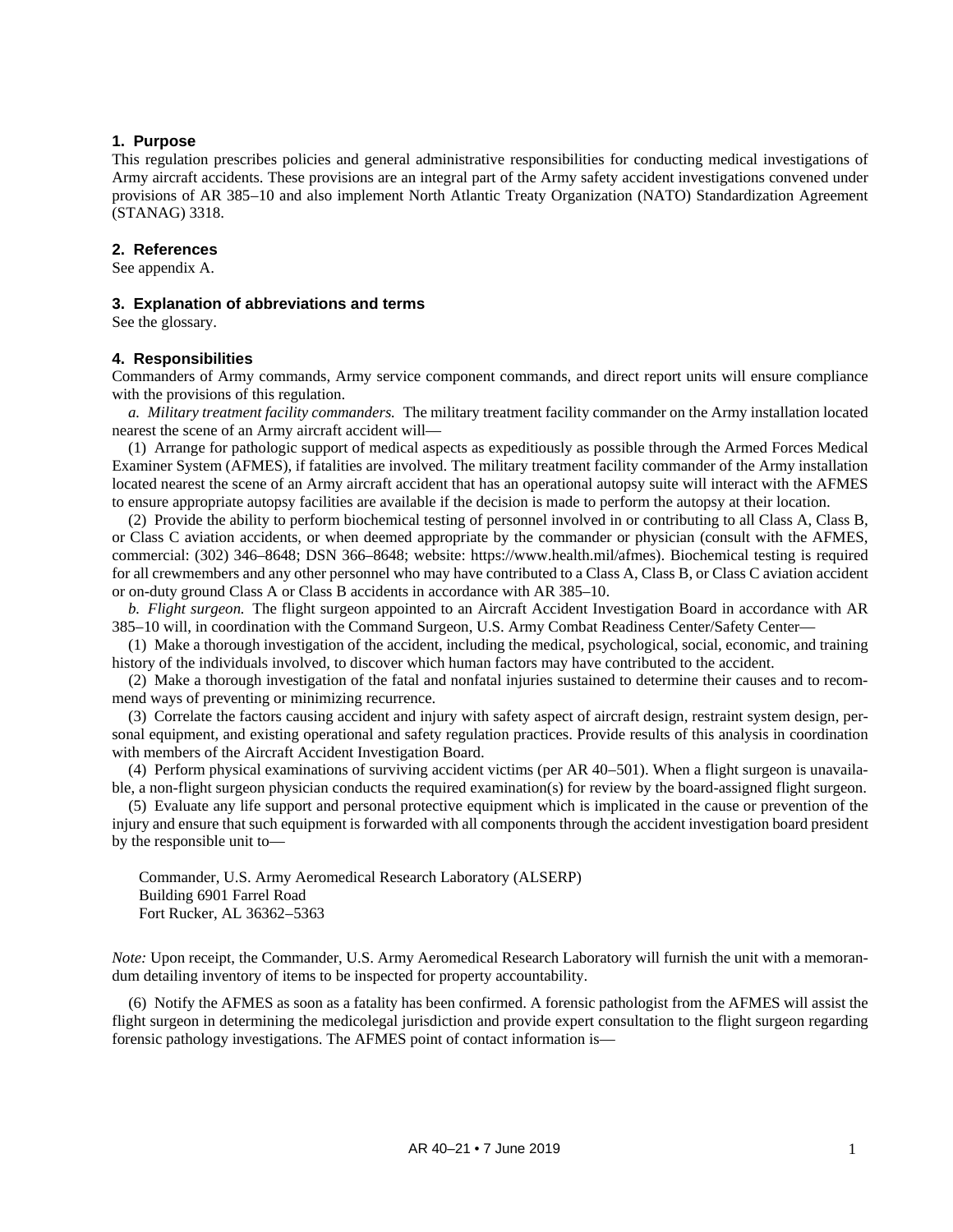Armed Forces Medical Examiner System 115 Purple Heart Drive Dover Air Force Base, DE 19902–5051 DSN: 366–8648 Phone: (302) 346–8648

*c. Aeromedical physician assistant.* The aeromedical physician assistant will neither substitute for the flight surgeon in aircraft accident investigations or flight evaluation boards nor will the aeromedical physician assistant sign reports for these investigations or boards. The aeromedical physician assistant may be involved in the initial accident site assessment, evaluation, treatment, data, and specimen collection from surviving crewmembers.

*d. Armed Forces medical examiners.* The Armed Forces medical examiner will—

(1) Assist the flight surgeon in determining the medicolegal jurisdiction of the incident.

(2) Conduct a forensic pathology investigation in accordance with Section 1471, Title 10, United States Code (10 USC 1471), if the Armed Forces medical examiner has medicolegal jurisdiction. The results of the investigation will be provided to the Aircraft Accident Investigation Board through the appointed flight surgeon. These results include an autopsy report which documents the identification of the individual, cause of death, manner of death, injuries sustained, toxicology results, and photographs taken during the investigation.

(3) Assist the accident investigation in the interpretation of the findings of a forensic pathology investigation that is conducted by civilian medical examiners/coroners who have medicolegal jurisdiction over the incident. Also, the medical examiner will assist the flight surgeon in determining—

*(a)* Human factors associated with the cause of the accident, including pre-existing disease conditions which may have contributed to the cause of the accident.

*(b)* Analysis of the injuries sustained by the pilot, crewmembers, and passengers which could have been prevented by proper crash safety design and components.

*(c)* Recommendations to the Aircraft Accident Investigation Board for the prevention of similar accidents and injuries.

#### <span id="page-5-0"></span>**5. Checklist for medical information on aircraft accidents**

The checklist i[n appendix B](#page-8-0) implements NATO STANAG 3318 and lists minimum information required for a satisfactory medical investigation of Army aircraft accidents. The checklist will be used as a guide in conjunction with The Flight Surgeons Guide to Accident Investigation available a[t https://safety.army.mil.](https://safety.army.mil/)

#### <span id="page-5-1"></span>**6. Preparation of reports**

The information contained in the reports required by this regulation will be utilized by the flight surgeon as a member of the Army Aircraft Accident Investigation Board in the preparation of DA Form 2397–9 (Technical Report of U.S. Army Aircraft Accident Part X - Injury/Occupational Illness Data), human factors summary. (See DA Pam 385–40 for information on human factors.) The autopsy report and toxicology reports in conjunction with the rest of the accident report will be forwarded in accordance with AR 385–10 to—

Commander, U.S. Army Combat Readiness Center (CSSC) 4905 Ruf Avenue Fort Rucker, AL 36362–5363

*Note.* Photographs will be reviewed with the board flight surgeon upon request and will not be forwarded with the report.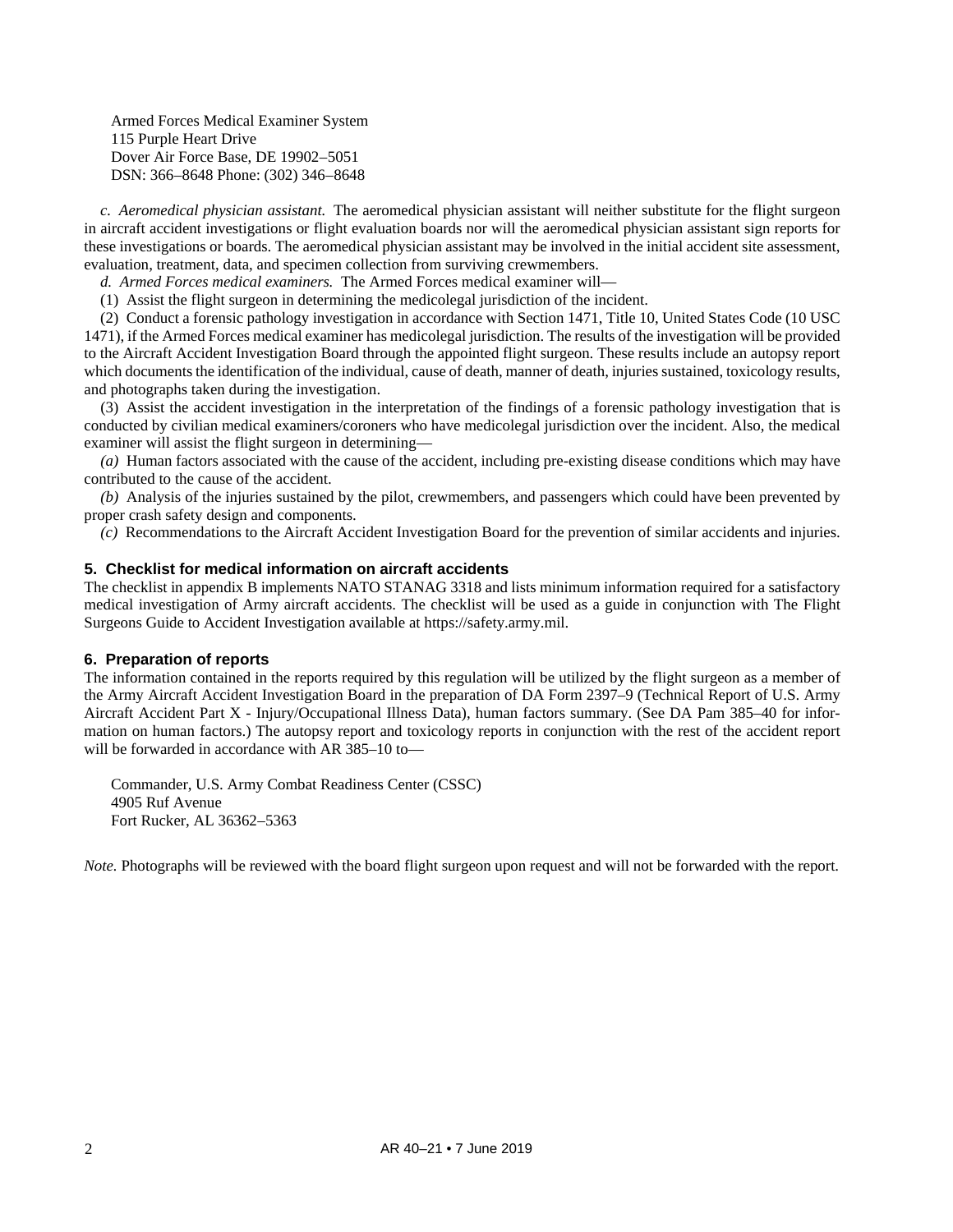# **Appendix A**

## <span id="page-6-0"></span>**References**

**Section I**

**Required Publications** This section contains no entries.

#### **Section II**

#### **Related Publications**

**AFI 91–206(I)/AR 95–30/OPNAVIST 3750.16C/COMDTINST 5100.28** Participation in a Military or Civil Aircraft Accident Safety Investigation

**AR 11–2** Managers' Internal Control Program

**AR 25–30** Army Publishing Program

**AR 40–501** Standards of Medical Fitness

**AR 385–10** The Army Safety Program

**DA Pam 385–40** Army Accident Investigations and Reporting

**DODI 5154.30** Armed Forces Medical Examiner System (AFMES) Operations

**DODI 6055.07** Mishap Notification, Investigation, Reporting and Record Keeping

#### **NATO AAMedP–1.7**

Aeromedical Aspects of Aircraft Accident and Incident Investigation (Available at [https://nso.nato.int/nso/.](https://nso.nato.int/nso/) Account required for access.)

**NATO STANAG 3318** (Available at [https://nso.nato.int/nso/.](https://nso.nato.int/nso/) Account required for access.)

**The Flight Surgeons Guide to Accident Investigation** (Available at [https://safety.army.mil.](https://safety.army.mil/))

**10 USC 1471** Forensic pathology investigations

## **Section III**

**Prescribed Forms** This section contains no entries.

**Section IV**

**Referenced Forms** DA forms are available at the Army Publishing Directorate website [\(https://armypubs.army.mil.](https://armypubs.army.mil/))

**DA Form 11–2** Internal Control Evaluation Certification

**DA Form 2028** Recommended Changes to Publications and Blank Forms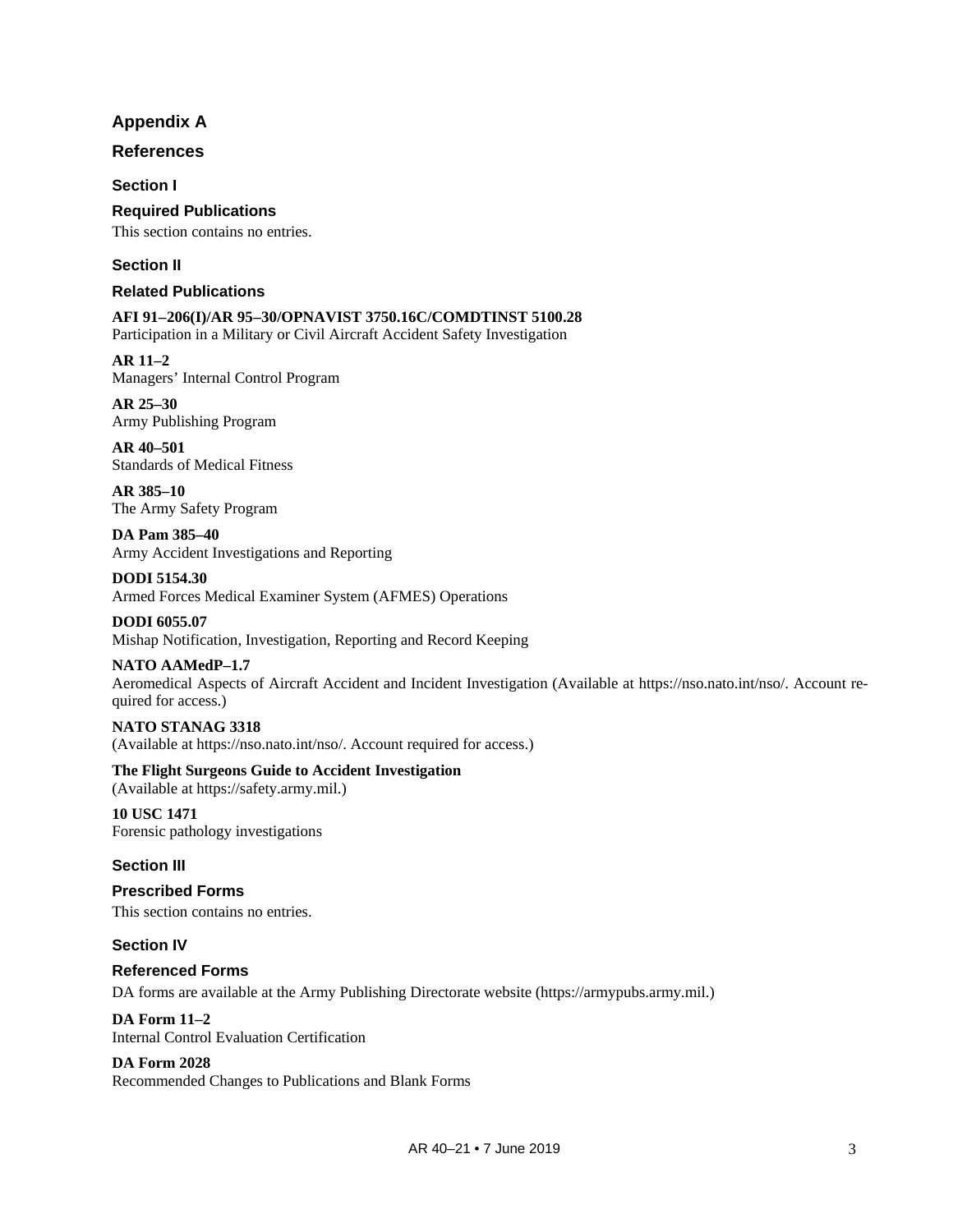**DA Form 2397–9** Technical Report of U.S. Army Aircraft Accident Part X - Injury/Occupational Illness Data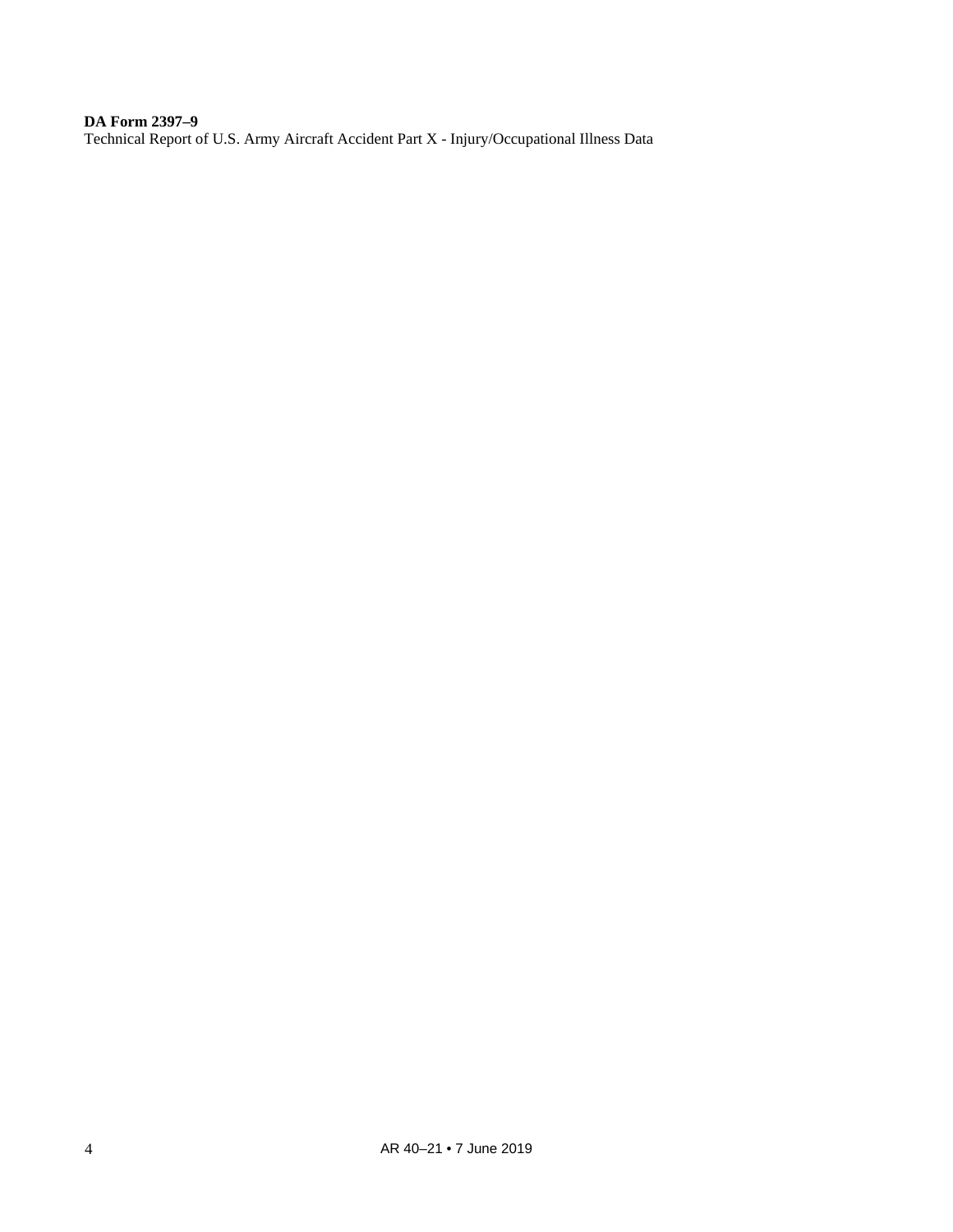# **Appendix B**

# <span id="page-8-0"></span>**Guide To Minimum Aeromedical Information To Be Recorded In Case Of An Aircraft Accident**

The following information is referencing NATO STANAG 3318 and applies to Army aircraft accident investigation.

#### **B–1. Part I – General information**

*Note.* To be completed for each accident as applicable.

*a.* Summary of information concerning occupants of aircraft (record for each individual occupant in the aircraft).

- (1) Name.
- (2) Rank and Department of Defense identification number.
- (3) Age and gender.
- (4) Crew duty.
- (5) Position in aircraft.
- (6) Medical condition as a result of the accident—
- *(a)* Uninjured.
- *(b)* Injured (slight moderate, severe).
- *(c)* Killed during accident (incinerated/not incinerated).
- *(d)* Survived accident but died subsequently (seen/not seen before death).
- *(e)* Missing.

*b.* Information relating to the in-flight phase of the emergency (to be completed for all accidents except those, which occur prior to the beginning of takeoff).

- (1) Nature of the emergency—
- *(a)* Collision with ground/sea/obstacle.
- *(b)* Emergency in flight.
- *(c)* Mid-air collision.
- *(d)* Other or unknown.
- (2) Operating conditions at time of the emergency—
- *(a)* Aircraft control (solo/dual/auto pilot).
- *(b)* Single/formation (leader/number) flight.
- *(c)* Form of ground control.

(3) Cause of the emergency (structural failure/collision/fire/lack of fuel/loss of control/failure of power/loss of auxiliary systems/other).

(4) Flight path (altitude, speed, and attitude) immediately before and during the emergency.

(5) Abandonment in flight. The manner of the abandonment (assisted/unassisted) and its success are to be recorded in summary form for each individual in the aircraft.

*c.* Information relating to crash or emergency landing (to be completed only if aircraft was occupied at the moment of impact with the ground).

- (1) Seating (record for each individual airman and passenger in the aircraft prior to the accident)—
- *(a)* Type (manufacturer and mark) and orientation (to line of flight) of seat.
- *(b)* Position of seat pan and seat back.
- *(c)* Type of restraint harness.
- *(d)* Type of quick release fitting.
- *(e)* Type of personal survival pack.
- *(f)* Weight setting of the seat (appropriate for occupant).
- *(g)* Survival/personal equipment (for example, helmet, nomex, and so forth).
- (2) Actions prior to ground impact—
- *(a)* Time between onset of emergency and realization that crash was inevitable.
- *(b)* Nature and time of warning to aircraft occupants that impact would occur.
- *(c)* Stowing and securing of loose items.
- *(d)* Seat harness (fastened or unfastened/degree of adjustment).
- *(e)* Go forward lever (locked/unlocked) = seat belt lever.
- (3) The impact—
- *(a)* Obstructions on approach.
- *(b)* Surface onto which impact occurred (type, contour, obstruction).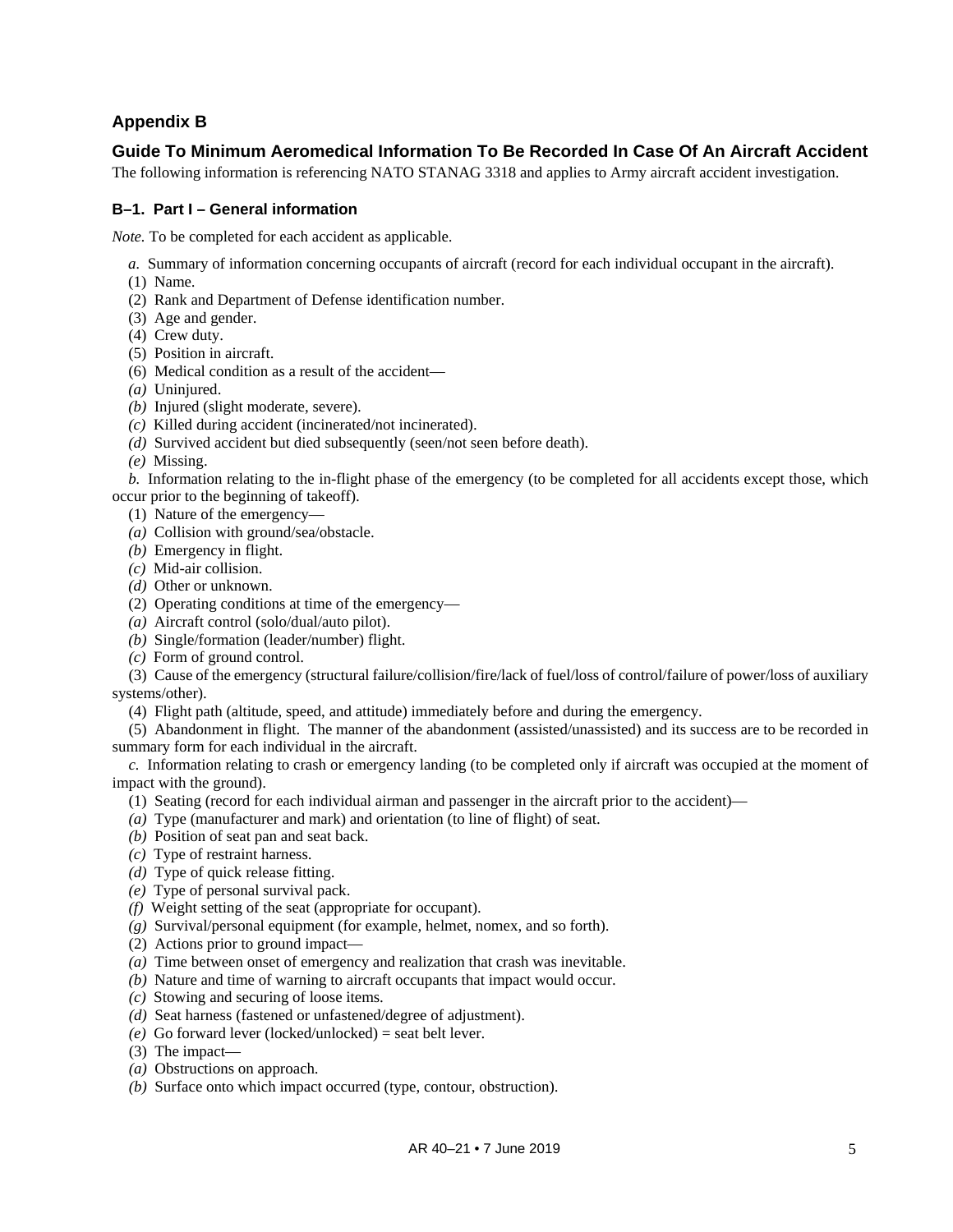*(c)* Details of impact (attitude, forward, and vertical speed and angle at impact, estimated deceleration, secondary impact, damage to aircraft).

- *(d)* Details of crash site.
- (4) The effect of impact (record for each individual occupant of the aircraft at impact)—
- *(a)* Damage to seat.
- *(b)* Restraint harness (adjustment, damage).
- *(c)* Operation of quick release fitting (ease of opening by normal means, inadvertent operation).
- *(d)* Escape from aircraft (escape route, ease of escape, cause of difficulties).
- *(e)* Operation of the seat (effectiveness at absorbing energy).

#### **B–2. Part II – Information relative to unassisted escape**

- *a.* Escape system—
- (1) Escape path clearance (door, hatch/manual, automatic).
- (2) Static seat (position and type, harness system).
- (3) Personal survival pack.
- *b.* Action before initiation—
- (1) State of personal equipment (oxygen mask and supply, radio transmission devices).
- (2) Position in aircraft when emergency declared.
- (3) Order to abandon (ordered/own initiative).
- *c.* Aircraft state during abandonment—
- (1) Control (under control or not).
- (2) Speed, attitude, altitude, acceleration forces.
- *d.* Abandonment—
- (1) Clearance of escape path (self/other).
- (2) Movement to seat and to escape hatch (ease of movement, obstructions).
- (3) Emergence from aircraft (difficulty in leaving).
- (4) Injury attributable to abandonment (on moving to seat, to escape hatch, on emergence into airstream).

#### **B–3. Part III Survival – Rescue and recovery**

- *a.* Land Survival—
- (1) Surface (type of terrain, surface wind, temperature, and precipitation).
- (2) Previous experience of survival (practice/real).
- (3) Mobility of airman.
- (4) Location aids (list each available, those used and effectiveness of each).
- (5) Shelter and protection (nature and effectiveness).
- (6) Food and water (availability and consumption).
- (7) Contact with rescuers (method and time).
- *b.* Rescue and recovery—
- (1) Position and time when rescued (location of survivor).
- (2) Method of rescue (own efforts, rescue service involved and mode of rescue).
- (3) Difficulties.

*Note.* Record the personal equipment worn, whether it was effective and, if not, why not. Document any evidence which shows that the equipment was either protective or caused injuries. Record whether it was recovered or not and whether it was intact or damaged.

#### **B–4. Part IV – Individual information**

Personal information—

- *a.* Identification.
- (1) Name.
- (2) Rank.
- (3) Age.
- (4) Gender.
- (5) Crew position.
- (6) Qualifications.
- (7) Marital status.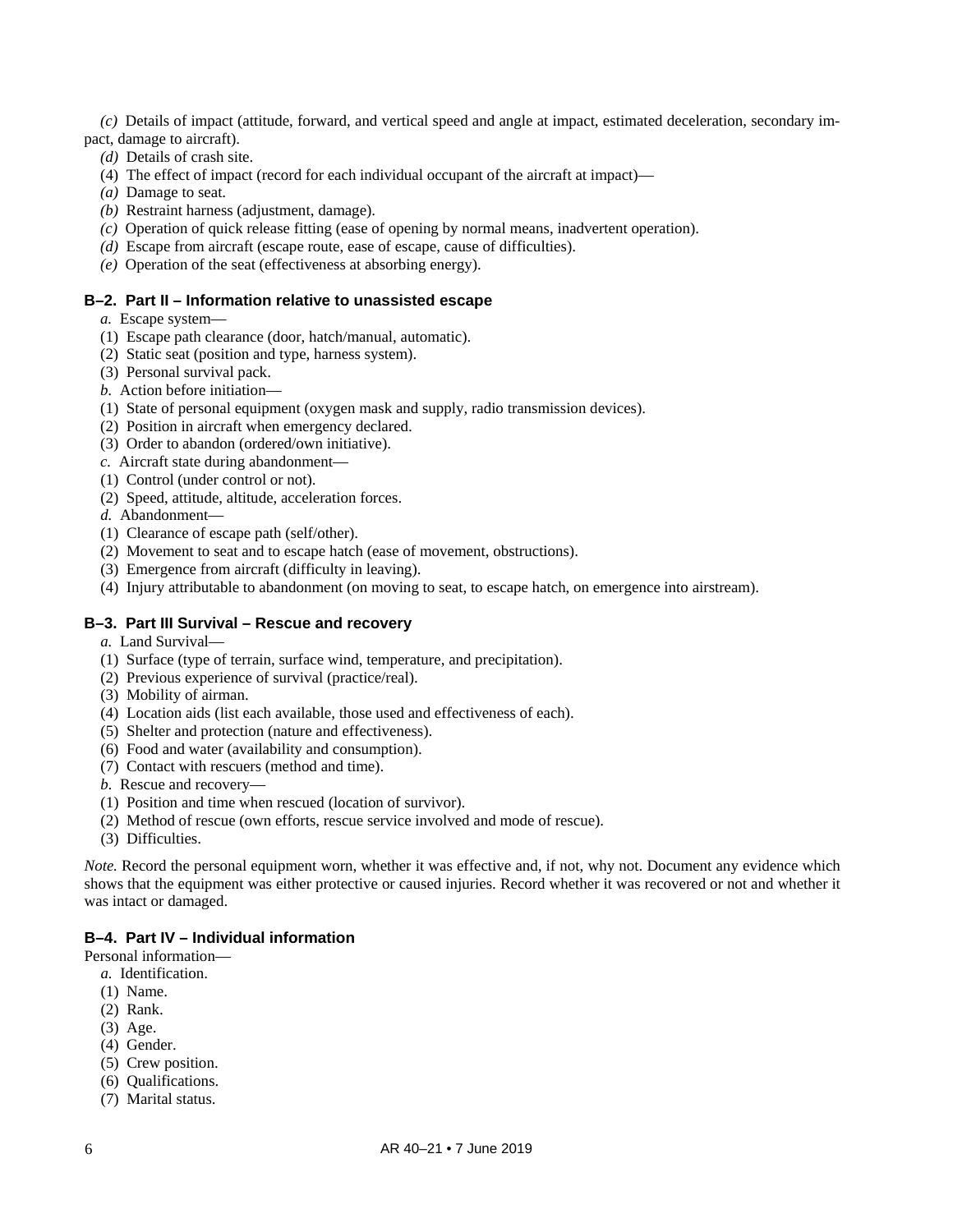- (8) Family and interpersonal relationship.
- (9) Financial problems.
- (10) Non -aviation related activities.
- (11) Experience and flying time on accident aircraft type.
- (12) Mission experience.
- (13) Performance level.
- (14) Assessment of flying skills (obtained from flying records).
- (15) Medical category (including date awarded).
- (16) Review of medical records and other relevant medical history.
- *b.* Anthropometry (data eventually obtained from existing records).
- (1) Height.
- (2) Weight.
- (3) Sitting height.
- (4) Buttock -knee length.
- (5) Shoulder breadth.
- (6) Functional reach.
- (7) Buttock -heel length.
- (8) Hand dominance.
- *c.* Physiological —
- (1) Sensory or perceptual limitations.
- (2) Boredom.
- (3) Fatigue and perturbation of circadian rhythms.
- (4) History of airsickness.
- (5) Acceleration tolerance.
- (6) Somatic sensory illusions.
- (7) Sudden incapacitation.
- (8) Physical fitness.
- (9) Thermal stress.
- *d.* Psychological (information obtained by psychologist if necessary) —
- (1) Personality development.
- (2) Professional difficulties.
- (3) Professional dissatisfaction.
- (4) Past experiences including previous accident / mishap history.
- (5) Stress.
- (6) Ambition.
- (7) Attitudes to authority.
- (8) Emotional stability.
- (9) Personality profile.
- (10) Judgment.
- (11) Situational awareness (disorientation).
- (12) Reaction to emergency.
- (13) History of consumption of alcohol or drugs (legal or not).
- (14) Physical/mental task / workload over saturation.
- *e.* Activity prior to accident—
- (1) Brief account of activity in 72 hours prior to the accident.
- (2) Work/rest history.
- (3) Food intake.
- (4) Recent illness.
- (5) Therapeutic drugs.
- (6) Ingestion of alcohol or over the counter or other legal/illegal drugs.
- (7) Quality of recent sleep patterns.
- *f.* Training and currency —
- (1) Flying hours (total, instrument flight, night, night vision, and so forth.)
- (2) Aeromedical (date last given, scope, spatial disorientation training, and so forth.)
- (3) Crew resource management training received.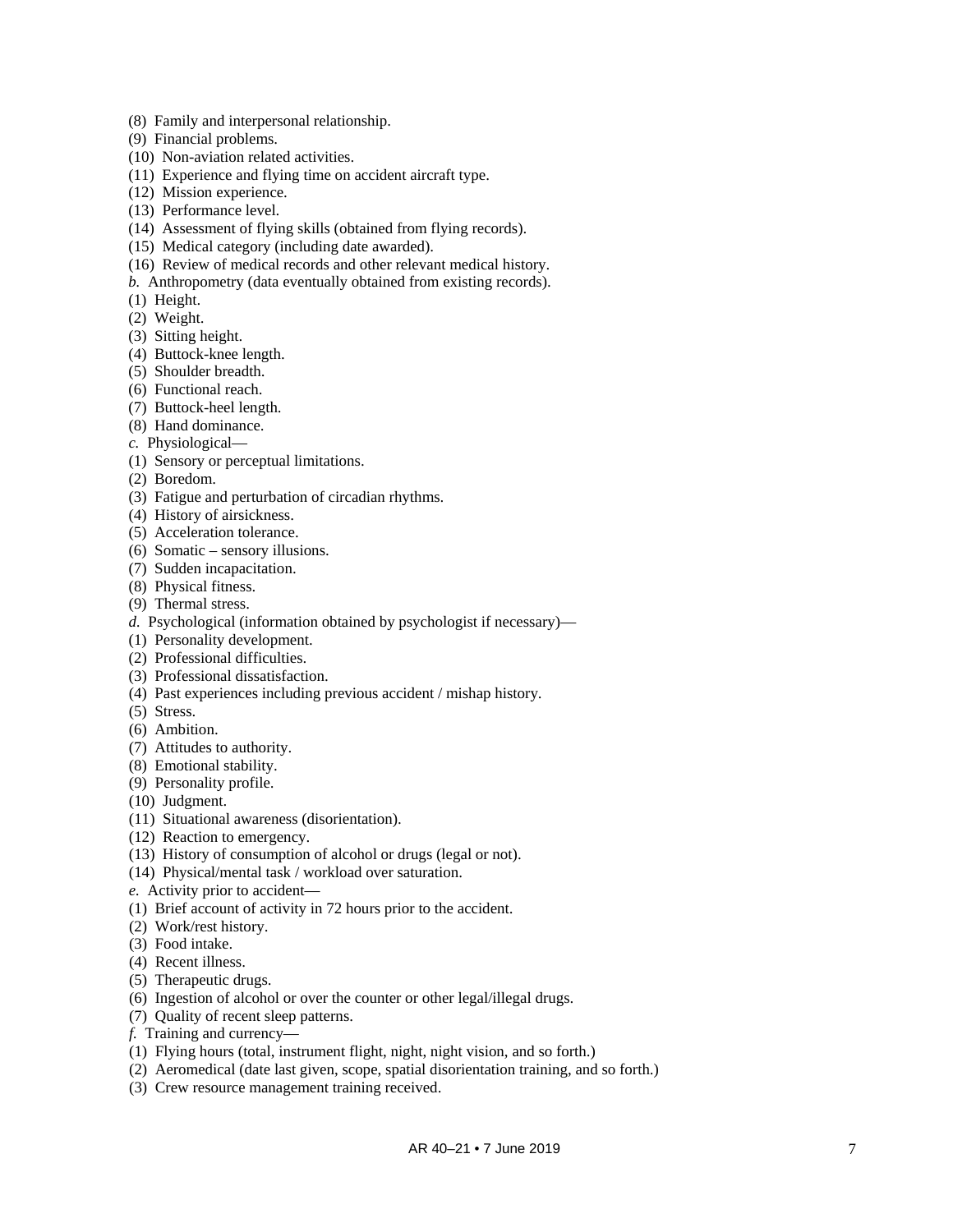# **Appendix C**

# <span id="page-11-0"></span>**Internal Control Evaluation**

# **C–1. Function**

The function covered by this evaluation is the medical aspects of aircraft accident investigation.

# **C–2. Purpose**

The purpose of this evaluation is to assist personnel investigating Army aircraft accidents in evaluating the key internal controls provided by the medical investigation process. It is intended as a guide, and does not cover all controls.

# **C–3. Instructions**

Answers must be based on the actual testing of key internal controls (for example, through document analysis, direct observation, sampling, or other). Answers that indicate deficiencies must be explained, and the corrective action identified in supporting documentation. These internal controls must be evaluated at least once every 5 years. Certification that the evaluation has been conducted must be accomplished on DA Form 11–2 (Internal Control Evaluation Certification).

#### **C–4. Internal control test questions**

*a.* Do military treatment facility commanders follow the requirements of [paragraph](#page-4-4) 4*a*?

*b.* Do flight surgeons assigned to safety investigation boards follow the requirements of [paragraph](#page-4-5) 4*b* as submitted in accident reports?

*c.* Do medical portions of safety investigations include the items i[n appendix](#page-8-0) B as submitted through accident reporting?

# **C–5. Supersession**

Not applicable.

#### **C–6. Comments**

Help make this a better tool for evaluating internal controls. Submit comments to the Office of The Surgeon General (DASG–HCZ), 7700 Arlington Boulevard, Falls Church, VA 22042–5144.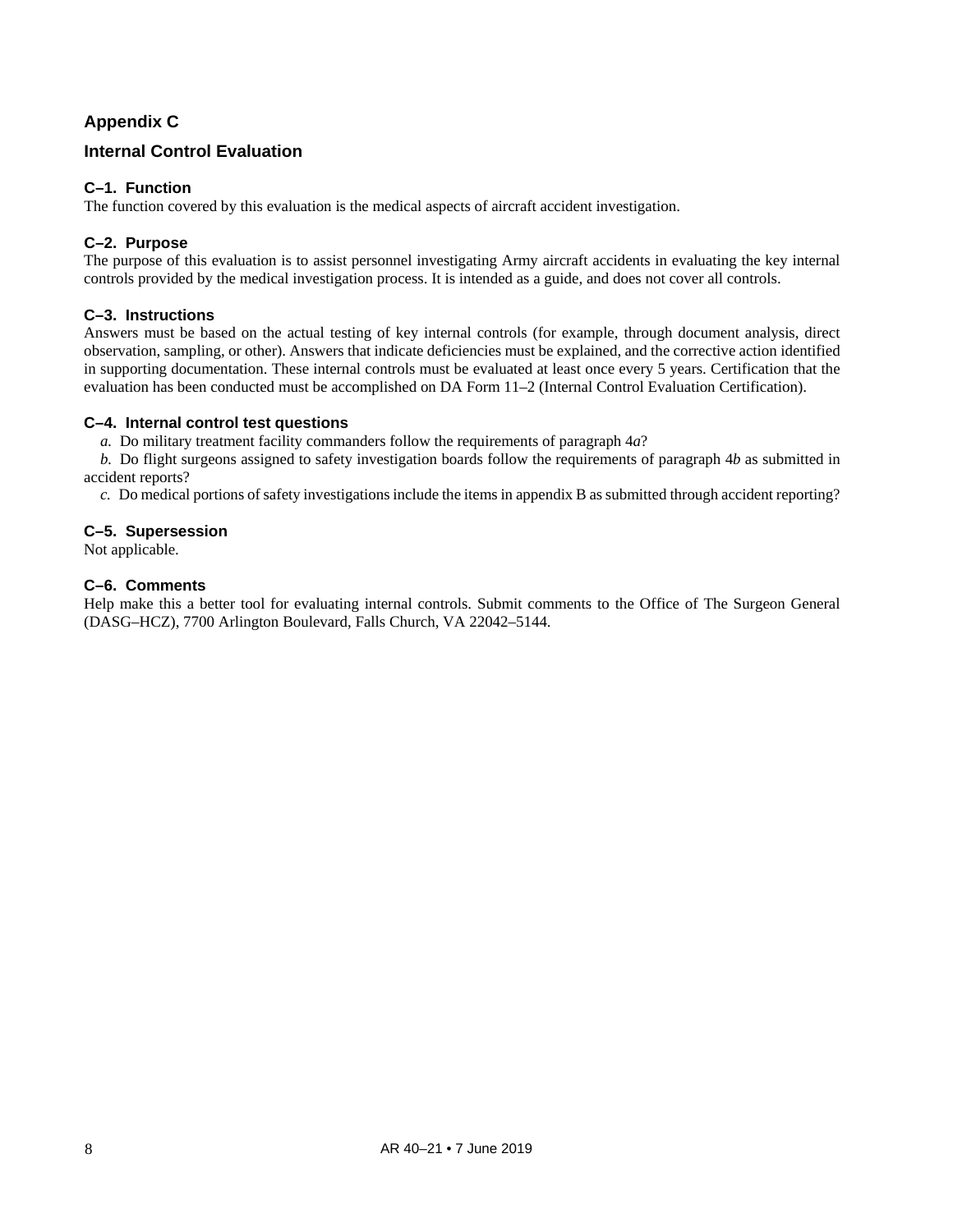# <span id="page-12-0"></span>**Glossary**

**Section I**

# **Abbreviations**

**AFI** Air Force instruction

**AFMES** Armed Forces Medical Examiner System

**AR** Army Regulation

**COMDTINST** Commandant instruction

**NATO** North Atlantic Treaty Organization

**OPNAVIST** Chief of Naval Operations instruction

**STANAG** Standardization agreement

# **Section II**

**Terms**

**Army Accident (Class A, B, or C)** Refer to AR 385–10 for definitions of each accident class.